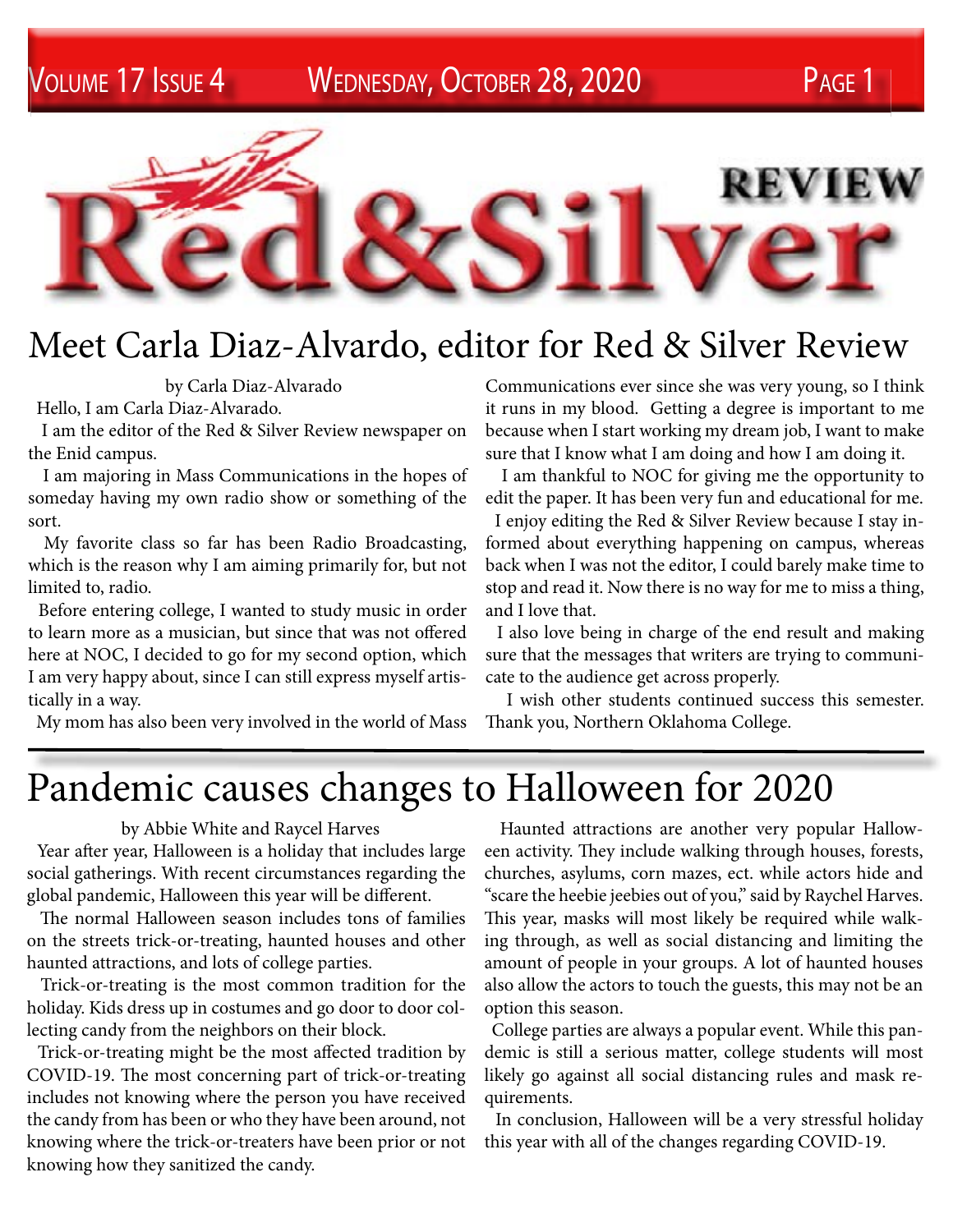The Red & Silver Review Published on Wednesdays during the fall and spring semesters by:

> Northern Oklahoma College 110 South University P.O Box 2300 Enid, OK 73702

Red & Silver Review's fall publish dates: Aug. 26, Sept. 16, Oct. 7, Oct. 28, Nov. 18,

Story and/or photo submissions should be sent at least eight days prior to the publish date.

All submissions must be signed and are subject to approval by The Review prior to publication and may be edited for libel, errors, and available space.

Submissons may be brought emailed to RedandSilverReview@noc. edu or scott.cloud@noc.edu

> Editor: Carla Alvarado

Contributing Editor: Scott Cloud

Writers: Raychel Harves, Brandon Lees, Joshua Hinton, and Abbie White

> Photograher: John Pickard

Advisor: Scott Cloud

Scott Cloud's office phone number is 580-628-6444

> Member: Oklahoma Collegiate Press Oklahoma Press Association

## Follow The Red & Silver Review on twitter @NOC\_RedSilver



## WEDNESDAY, OCTOBER 28, 2020 PAGE 2 PAGE 2 WEDNESDAY, OCTOBER 28, 2020 PAGE 3 PAGE 3

by Brandon Lees

The scrimmage was an inter-squad, it was broken up into

Failing Field. four, 3-inning games. During the games, teams could get points by doing specific things like a successful bunt, a low number of strikeouts, and less than two errors. The games were back and forth for all 12 innings. both side impacted the game. The away team won off a few runs scored in the last inning from extra base hits. teams throwing two guys each. A challenge for any pitcher at Failing Field is the short distance from the fence, which means more home runs. The pitchers overcame that obstacle and did not give up any home runs.

The second set of 4-innings was like the first set, a

 On Saturday October 24, NOC Enid played 12 innings at The first four innings were tightly played, errors on The pitching was exceptional on both sides, with both low-scoring, close game with a few key defensive plays. The home team ended up with a few great plays on defense that helped secure the win for the second set of four innings. The offense was quiet most of the innings, with more strikeouts from both teams. With the series tied, the last set of 4-innings would decide who wins the series. The home team was aggressive on the base path with multiple stolen bases. The game was intense on both sides, neither team budging. The home team came out on top with late game hits that scored the winning runs, Overall, the day was beneficial for both sides, lots of situational hitting and quality pitching was the positives of the day. With 12 innings, sometimes it can be hard for teams to keep intensity and focus on a game that long, playing your own teammates. But the team handled it well and had a very successful scrimmage.

# Jets' baseball holds inter-squad scrimmage

## by Joshua Hinton

 This edition Little Known Movies is going to review Hardcore Henry. Also, the main character of the movie "Henry" never says a word the whole movie. So, there is no real character devel-

 This is a 2015 action sci-fi movie. It is shot from the first-person point of view and it is a lot like watching a video game. There is no real star power in this movie banking on its originality as its main selling point. Let us get to the synopsis of the movie and then see if the originality paid off and made it worth the watch. A man wakes up in a Russian lab having no memory of opment, and the story line is an afterthought. The good, though, is the first-person camera that the movie uses the whole movie is original and shows that there are still original ideas out there. The action in the movie though it is over the top it is not so far over that it is eye rolling it is just enough to make it enjoyable. The acting is surprisingly good. All the actors are believable in their respected roles

 Let us go ahead and start with the bad, because of how it is written and first-person point of view it is basically a video game. Meaning that it is high on action and low on story

line making it predictable linear story line.





how he got there or why he was there. A scientist is there when he wakes, and she claims to be his wife and tells him his name is Henry. She continues to explain how he is a half robot half human hybrid (cyborg) now because of some sort of accident. As he is getting his voice module installed a group of soldiers' barge in lead by an albino telekinetic psychopath bent on world domination. He kills everyone in the lab and kidnaps Henry's wife, leading Henry to go on a rampage through the city to save try and save her. giving top notch performances. Now the rating though this movie will not win any awards or be considered cinematic genius. It is a fun and original movie and worth a watch earning it a 7/10 from Little Known Movies.

# Little Known movie reviews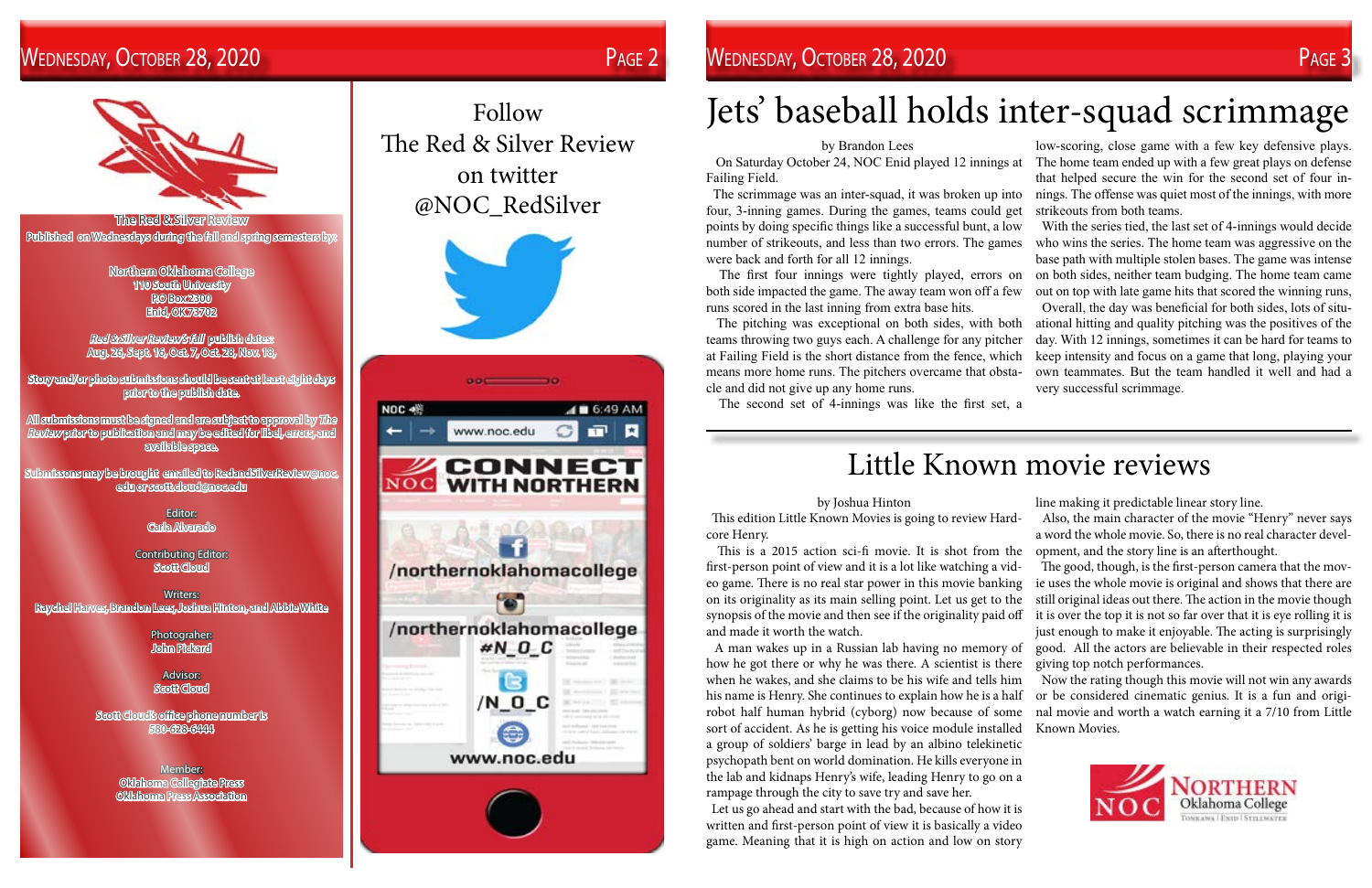students for Northern Encounter on all three campuses over the next two months.

There will be two sessions,  $9$  a.m.  $-11$  a.m. and  $1$  p.m.  $-3$ p.m.

The following is the Northern Encounter schedule:

- NOC Enid Oct. 21 and Dec. 2
- NOC Tonkawa Oct. 28 and Dec. 9

NOC Stillwater – Nov. 4 and Nov. 18

 Northern Oklahoma College will be hosting high school testing and scholarship departments as well as the different degree programs, clubs, organizations and housing opportunities. Prospective students will also experience campus tours.

 High school juniors and seniors interested in NOC will have an opportunity to hear from admissions, financial aid,

 The students will receive a free t-shirt along with brochures with information for all three Northern Oklahoma College campuses.

 Contact Terri Sunderland at 580.548.2353, Blair Turney at 580.628.6444, and Diana Watkins at 580.628.6905 for additional information. Students may pre-register at [www.noc.](http://www.noc.edu) [edu](http://www.noc.edu) .

# Northern Enconter set for all NOC campuses

 Northern Oklahoma College welcomed business profes-nology, and Health, Physical Education & Recreation. sionals from nine academic areas Tuesday, Oct. 20 to a virfields.

 The advisory boards meet annually with NOC instructors to discuss the changing workplace and how instructors can better prepare students for the future.

 The partnership between the business community and NOC has been going on for many years. Some divisions have had these partnerships for as many as 30 years. This was the second year the advisory committees all met simultaneously.

 "NOC academic programs are better because of these public private partnerships," said NOC President Dr. Cheryl Evans. "Each year our faculty and administrators listen to the professionals who invest their time to serve on these boards. Our curriculum and instruction is continually improved with their valuable input and ideas."

tual meeting with NOC instructors in those nine academic invaluable workplace perspective on the demands of each "Our advisory board partners have been able to provide profession," said Dr. Pam Stinson, Vice President for Student Affairs. "Students are educated on the content they need to know to do the job, but we also want them to be aware of job demand, a typical workday, and the additional challenges of each position. These partnerships offer that perspective as well as opportunities for internships and job shadowing."

 Advisory boards are held in the following areas: Agricultural & Biological Sciences, Alumni, Behavioral Sciences, Business, Criminal Justice, Digital Media Institute, Mass Communications, Nursing, Pre-Engineering/Process Tech-

 "It was amazing to see so many community members and workforce partners giving of their time to share their expertise with the faculty of NOC," said Kathleen Swain, Coordinator of Student Academic Success Services and advisory board event organizer. "The input of the advisory board members can enhance the education our students receive and help ensure that they possess essential skills and knowledge when they enter the workforce."

 Before the breakout sessions, NOC President Dr. Cheryl Evans welcomed the advisory board members and shared items of interest regarding Northern Oklahoma College.



Life changing.

**NORTHERN ENCOUNTER** 

## **Up-Close Look At**

- Programs Services
- Faculty Students Campus
- Clubs• Organizations

## **Take a College Tour!**

Northern Encounter has been designated as a day at NOC Enid, NOC Tonkawa and **NOC Stillwater so high school juniors,** seniors and their parents can get an up-close look at the programs and services that Northern **Oklahoma College** has to offer.

FREE - T-Shirt - Door Prizes **[Including Tuition Waivers]** 

## NOC Tonkawa **Renfro Center**

**OCTOBER 28 DECEMBER 9** 

**Blair Turney** 580.628.6668





Two sessions to choose from each day: Morning 9-11 am - Afternoon 1-3 pm

**FALL<br>2020** 



## **OCTOBER 21 DECEMBER 2**

**Terri Sunderland** 580.548.2353



# **GATEWAY**

# **NOC Stillwater**

**Commons Area, Classroom Bldg** 

**NOVEMBER 4818** 

**Diana Watkins 580.628.6905** 







# NOC hosts virtual Advisory Board meetings